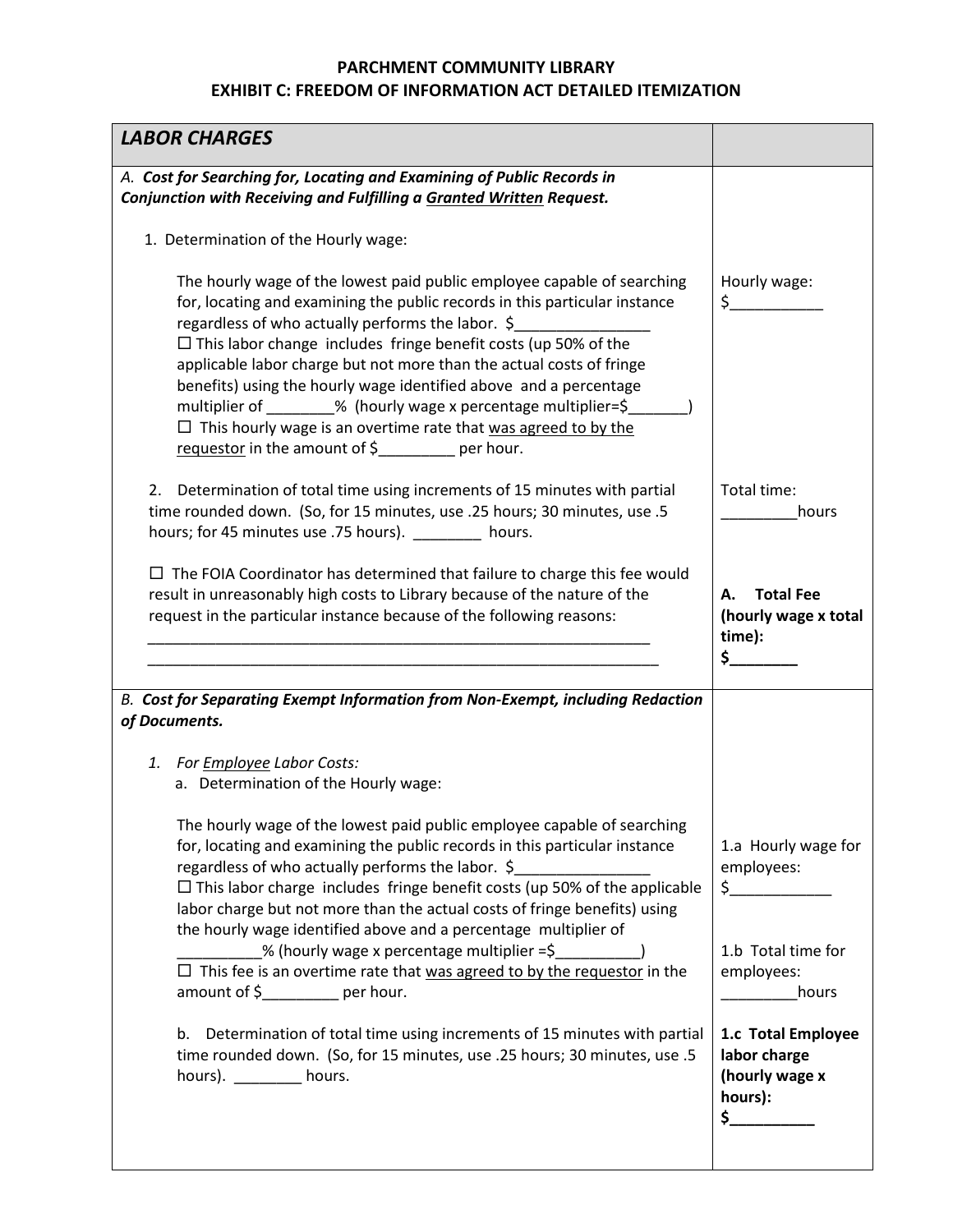| For Contracted Labor Costs:<br>2.                                                                                                                                                                                                                                                                                                                                                                                                                                                                                                                                                                                                                                                                                                                                                                                                                                                                                                 |                                                                              |
|-----------------------------------------------------------------------------------------------------------------------------------------------------------------------------------------------------------------------------------------------------------------------------------------------------------------------------------------------------------------------------------------------------------------------------------------------------------------------------------------------------------------------------------------------------------------------------------------------------------------------------------------------------------------------------------------------------------------------------------------------------------------------------------------------------------------------------------------------------------------------------------------------------------------------------------|------------------------------------------------------------------------------|
| The FOIA Coordinator has determined that the Library does not employ<br>ப<br>a person capable of deleting exempt information from non-exempt<br>information in the particular instance and the work is being performed by<br>the following person or firm:<br>a. Determination of the Hourly wage:                                                                                                                                                                                                                                                                                                                                                                                                                                                                                                                                                                                                                                | 2.a Contracted<br>labor hourly wage:<br>$\zeta$ , we have the set of $\zeta$ |
|                                                                                                                                                                                                                                                                                                                                                                                                                                                                                                                                                                                                                                                                                                                                                                                                                                                                                                                                   |                                                                              |
| The hourly wage of the contracted labor (not to exceed 6 times the State of<br>Michigan minimum hourly wage): \$                                                                                                                                                                                                                                                                                                                                                                                                                                                                                                                                                                                                                                                                                                                                                                                                                  |                                                                              |
| $\Box$ This hourly wage is an overtime rate that was agreed to by the<br>requestor in the amount of \$________ per hour.                                                                                                                                                                                                                                                                                                                                                                                                                                                                                                                                                                                                                                                                                                                                                                                                          | 2.b Contracted<br>labor hours:<br>hours                                      |
| b. Determination of total time using increments of 15 minutes with partial<br>time rounded down. (So, for 15 minutes, use .25 hours; 30 minutes, use .5<br>hours; 45 minutes use .75 hours). ________ hours.                                                                                                                                                                                                                                                                                                                                                                                                                                                                                                                                                                                                                                                                                                                      | 2.c Total Fee for                                                            |
| $\Box$ The FOIA Coordinator has determined that failure to charge this fee<br>would result in unreasonably high costs to the Library because of the<br>nature of the request in the particular instance because of the following<br>reasons:                                                                                                                                                                                                                                                                                                                                                                                                                                                                                                                                                                                                                                                                                      | contracted labor<br>(hourly wage x<br>hours):<br>$\zeta$ and $\zeta$         |
|                                                                                                                                                                                                                                                                                                                                                                                                                                                                                                                                                                                                                                                                                                                                                                                                                                                                                                                                   |                                                                              |
| C. Cost for Duplication and Publication.                                                                                                                                                                                                                                                                                                                                                                                                                                                                                                                                                                                                                                                                                                                                                                                                                                                                                          |                                                                              |
| 1. Determination of the Hourly wage:                                                                                                                                                                                                                                                                                                                                                                                                                                                                                                                                                                                                                                                                                                                                                                                                                                                                                              | Hourly wage:<br>\$                                                           |
| The hourly wage of the lowest paid public employee capable of searching<br>for, locating and examining the public records in this particular instance<br>regardless of who actually performs the labor. \$<br>$\Box$ This labor charge includes fringe benefit costs (up 50% of the applicable<br>labor charge but not more than the actual costs of fringe benefits) using<br>the hourly wage identified above and a percentage multiplier of<br>% (hourly wage x percentage multiplier =\$<br>$\Box$ This hourly wage is an overtime rate that was agreed to by the<br>requestor in the amount of $\frac{1}{2}$ per hour.<br>Determination of total time using increments of one (1) minute with partial<br>2.<br>time rounded down to the nearest minute. (1 minute 59 seconds will be<br>rounded down to 1 minute.) Total minutes will be converted to hours in<br>decimal format. (17 minutes as .28 hours) _________ hours. | Total time:<br>hours<br>C. Total Fee (hourly<br>wage x hours)<br>\$_         |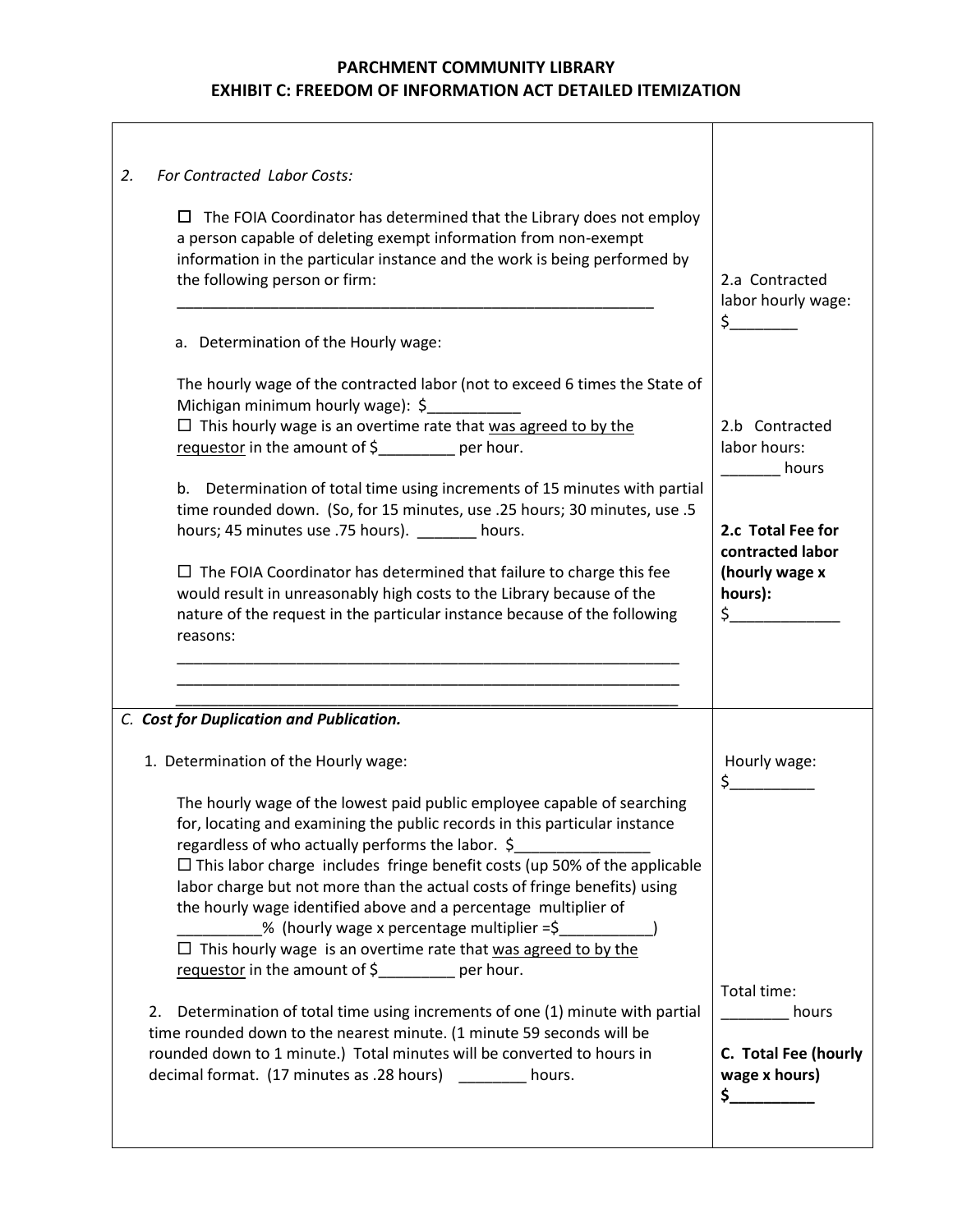| <b>Other Actual Costs</b>                                                                                                                                                                                                                                                                                                                                                                                                                                                                                                                                                                                                                                                                                                                                                                                                                                                                                                                                                                                                                                                                                   |                                                                                                                                                                                                                                                                                                                                                                              |
|-------------------------------------------------------------------------------------------------------------------------------------------------------------------------------------------------------------------------------------------------------------------------------------------------------------------------------------------------------------------------------------------------------------------------------------------------------------------------------------------------------------------------------------------------------------------------------------------------------------------------------------------------------------------------------------------------------------------------------------------------------------------------------------------------------------------------------------------------------------------------------------------------------------------------------------------------------------------------------------------------------------------------------------------------------------------------------------------------------------|------------------------------------------------------------------------------------------------------------------------------------------------------------------------------------------------------------------------------------------------------------------------------------------------------------------------------------------------------------------------------|
| D. Costs for Paper Copies.<br>The actual total incremental cost of necessary duplication and publication using<br>the most economical means available:<br>Not to exceed \$.10 per sheet for 8 % by 11 or 8 % by 14 in paper:<br>1.<br>2. Other paper sizes:                                                                                                                                                                                                                                                                                                                                                                                                                                                                                                                                                                                                                                                                                                                                                                                                                                                 | D. Total Fee (add<br>totals for all sizes of<br>paper):<br>$\mathsf{s}$ 2008 $\mathsf{s}$ 2008 $\mathsf{s}$ 2008 $\mathsf{s}$ 2008 $\mathsf{s}$ 2008 $\mathsf{s}$ 2008 $\mathsf{s}$ 2008 $\mathsf{s}$ 2008 $\mathsf{s}$ 2008 $\mathsf{s}$ 2008 $\mathsf{s}$ 2008 $\mathsf{s}$ 2008 $\mathsf{s}$ 2008 $\mathsf{s}$ 2008 $\mathsf{s}$ 2008 $\mathsf{s}$ 2008 $\mathsf{s}$ 2008 |
| E. Costs for Nonpaper Physical Media.<br>The actual and most reasonably economical cost of the computer disc, flash<br>drives, computer tape or other similar media:<br>\$ ____________ per item x ____________ number of items.                                                                                                                                                                                                                                                                                                                                                                                                                                                                                                                                                                                                                                                                                                                                                                                                                                                                            | E. Total Fee:<br>$\frac{\xi}{\xi}$                                                                                                                                                                                                                                                                                                                                           |
| F.<br><b>Cost of Mailing:</b><br>The actual cost of mailing: $\oint$<br>1.<br>Fee for the least expensive postal delivery confirmation: \$<br>2.<br>Costs for the envelope or box for mailing \$<br>3.<br>$\Box$ The requestor has stipulated to expedited shipping and/or insurance and<br>those costs are listed above as the actual costs of mailing.                                                                                                                                                                                                                                                                                                                                                                                                                                                                                                                                                                                                                                                                                                                                                    | F. Total Fee: (add<br>all 3 costs):<br>$\sim$                                                                                                                                                                                                                                                                                                                                |
| <b>Costs for Providing Documents Available on the Website</b>                                                                                                                                                                                                                                                                                                                                                                                                                                                                                                                                                                                                                                                                                                                                                                                                                                                                                                                                                                                                                                               |                                                                                                                                                                                                                                                                                                                                                                              |
| $G.\Box$ The Library has notified the requestor in its written response that all or a<br>portion of the requested information is available on its website. The following is a<br>detailed itemization of the cost of the information that is available on the website:<br>1. Labor Costs – Searching for, locating and examining:<br>a. Determination of Hourly wage:<br>The hourly wage of the lowest paid public employee capable of<br>searching for, locating and examining the public records in this<br>particular instance regardless of who actually performs the labor.<br>\$_<br>$\Box$ This labor charge includes fringe benefit costs (up 50% of the<br>applicable labor charge but not more than the actual costs of fringe<br>benefits) using the hourly wage identified above and a multiplier of<br>% (hourly wage x percentage multiplier =\$<br>$\Box$ This fee is an overtime rate that was agreed to by the requestor in<br>the amount of $\frac{2}{3}$ per hour.<br>Determination of total time using increments of 15 minutes with<br>b.<br>partial time rounded down ________ hours. | 1. Total fee (hourly<br>wage x hours):<br>$\frac{1}{2}$                                                                                                                                                                                                                                                                                                                      |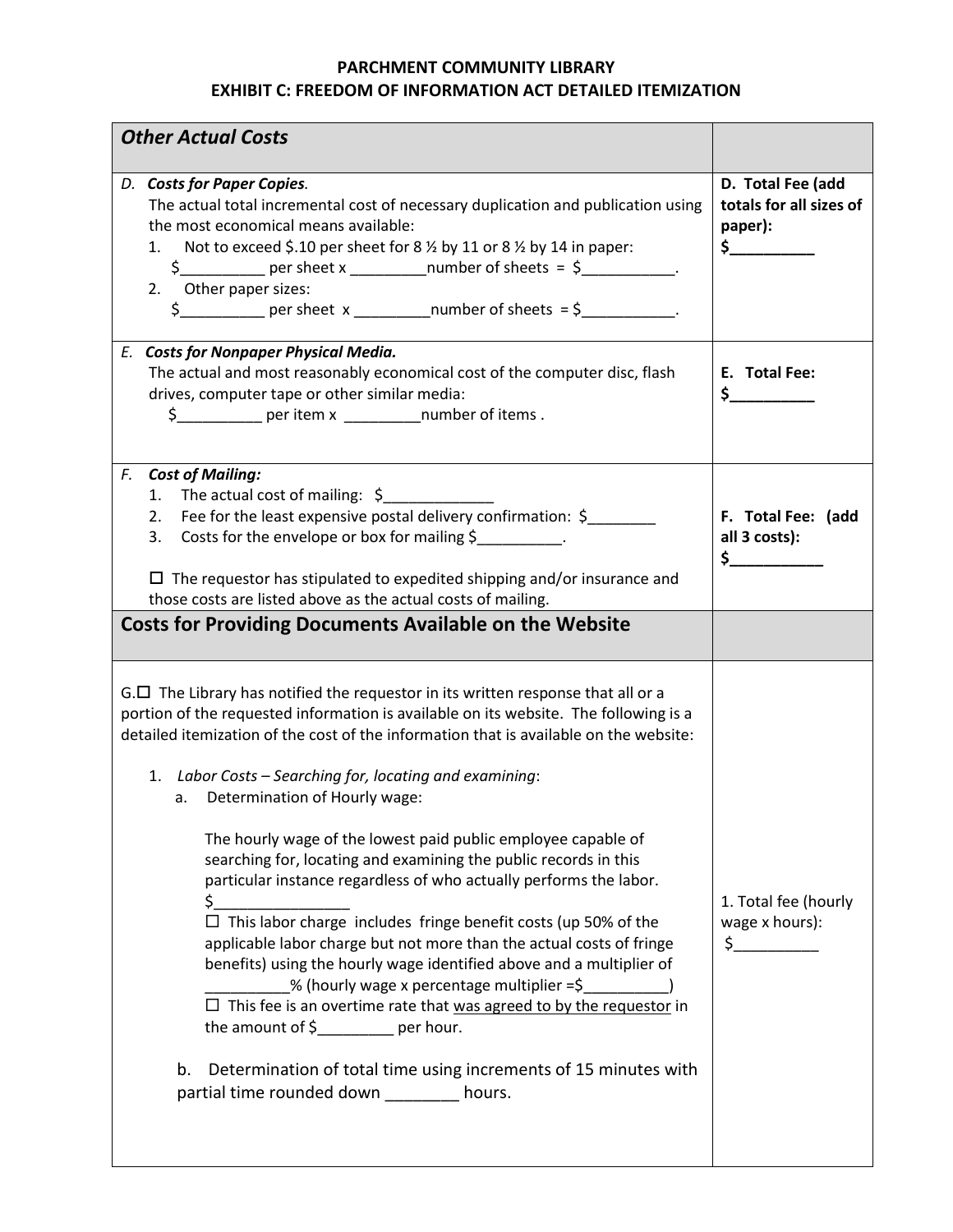$\overline{\phantom{a}}$ 

| 2. Labor Costs: Copying or Duplication:<br>a. Determination of Hourly wage:<br>The hourly wage of the lowest paid public employee capable of<br>searching for, locating and examining the public records in this<br>particular instance regardless of who actually performs the labor.<br>$\sharp$ and $\sharp$                                                                                               | 2. Total fee (hourly<br>wage x hours):<br>$\frac{1}{2}$                                                            |
|---------------------------------------------------------------------------------------------------------------------------------------------------------------------------------------------------------------------------------------------------------------------------------------------------------------------------------------------------------------------------------------------------------------|--------------------------------------------------------------------------------------------------------------------|
| $\Box$ This labor charge includes fringe benefit costs (up 50% of the<br>applicable labor charge but not more than the actual costs of fringe<br>benefits) using the hourly wage identified above and a multiplier of<br>_% (hourly wage x percentage multiplier =\$____________)<br>$\Box$ This hourly wage is an overtime rate that was agreed to by the<br>requestor in the amount of \$________ per hour. |                                                                                                                    |
| b.<br>Determination of total time using increments of one (1) minute with<br>partial time rounded down to the nearest minute. (1 minute 59 seconds<br>will be rounded down to 1 minute.) Total minutes will be converted to<br>hours in decimal format. (17 minutes as .28 hours) _______ hours.                                                                                                              | 3. Total cost for<br>paper copies:                                                                                 |
| 3. The actual total incremental cost of necessary duplication and publication:<br>Not to exceed \$.10 per sheet for 8 % by 11 or 8 % by 14 in paper:<br>а.<br>$\frac{1}{2}$ per sheet x _______________number of sheets = \$____________.<br>$\zeta_{--}$<br>Other paper sizes:<br>b.<br>$$$ ____________ per sheet x ____________ number of sheets = ____________.                                           | $\frac{1}{2}$<br>4. Total cost for<br>nonpaper physical                                                            |
| 4. Costs for Nonpaper Physical Media<br>\$_____________ per item x ______________number of items.                                                                                                                                                                                                                                                                                                             | media:<br>$\zeta$                                                                                                  |
| 5. Cost of Mailing:<br>a. The actual cost of mailing in a reasonably commercial and justifiable<br>manner: \$<br>The charge for the least expensive postal delivery confirmation:<br>b.<br>\$_<br>Costs for the envelope or box for mailing. \$<br>c.                                                                                                                                                         | 5. Total cost of<br>Mailing:<br>\$_<br>G. Total Cost for<br>Providing                                              |
| $\Box$ The requestor has stipulated to expedited shipping and/or insurance and those<br>costs are listed above as the actual costs of mailing.                                                                                                                                                                                                                                                                | <b>Documents:</b><br>$\zeta$                                                                                       |
| Subtotal Charges: Add Items A - F Above:<br>1.<br>Subtotal with Website Document Charges from G above if applicable<br>2.                                                                                                                                                                                                                                                                                     | <b>Total Fee:</b><br>$\mathsf{S}_-$<br><b>Total Fee with</b><br>website records<br>included if<br>applicable<br>\$ |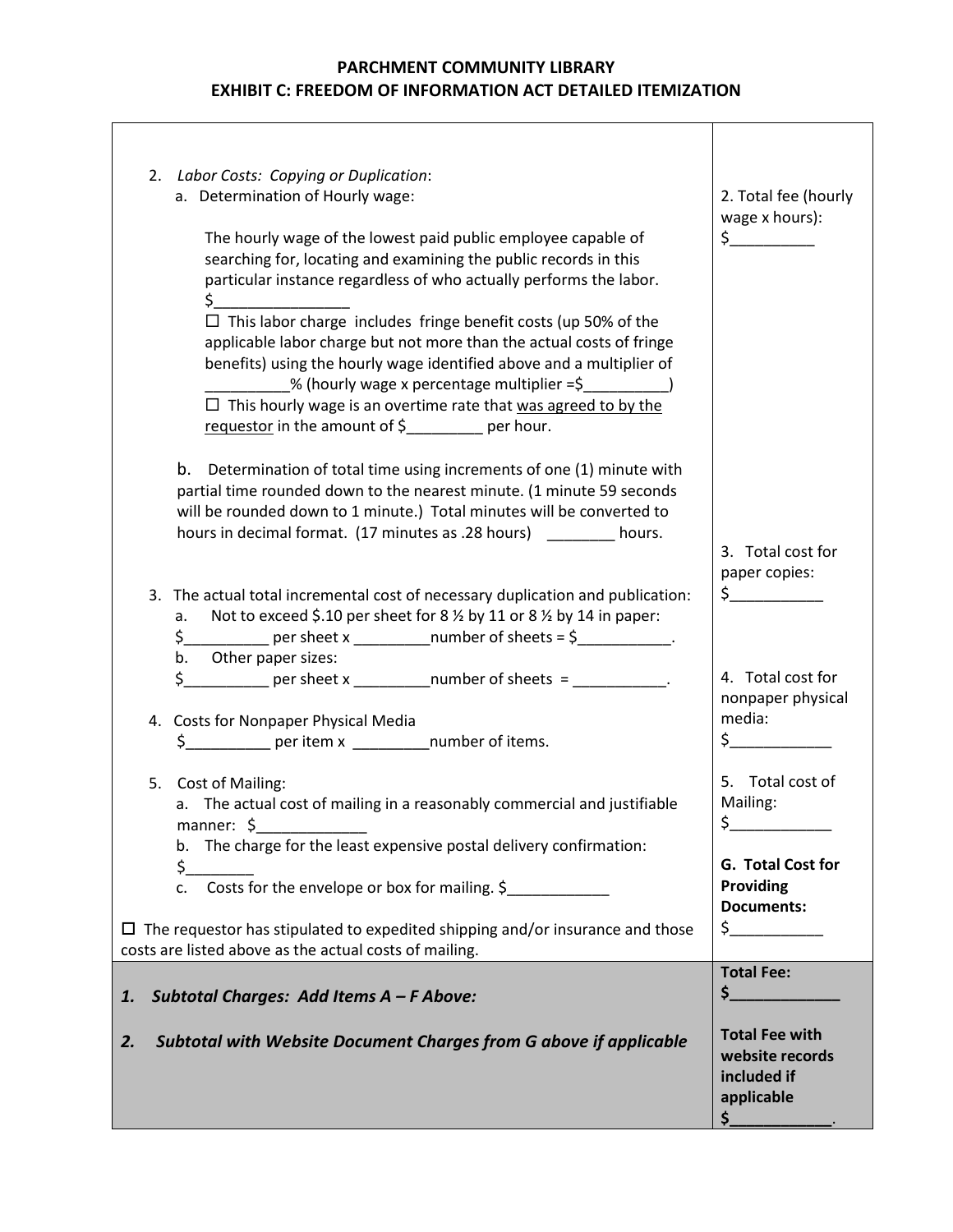| <b>Waivers or Reductions</b>                                                                                                                                                     |                                      |
|----------------------------------------------------------------------------------------------------------------------------------------------------------------------------------|--------------------------------------|
| <b>Public Interest Reduction or Waiver.</b>                                                                                                                                      |                                      |
| The FOIA Coordinator may reduce or waive the imposition of fees if the FOIA                                                                                                      |                                      |
| Coordinator determines that a waiver or reduction of the fee is in the public interest                                                                                           | Subtract                             |
| because searching for or furnishing copies of the public record can be considered as                                                                                             | $\zeta$ , we have the set of $\zeta$ |
| primarily benefiting the general public. $\Box$ Fee waiver granted or granted in part<br>for a reduction of \$                                                                   |                                      |
| Waiver of Fees of First \$20.00.                                                                                                                                                 | Subtract Waiver of                   |
| A public record search shall be made and a copy of a public record shall be                                                                                                      | Fee:                                 |
| furnished without charge for the first \$20.00 of the fee for each request by either                                                                                             | $\frac{1}{2}$                        |
| of the following:                                                                                                                                                                |                                      |
| Indigency: Certain individuals who submit an affidavit stating that the<br>1.                                                                                                    |                                      |
| individual is indigent or receiving public assistance as stated more fully in the FOIA                                                                                           |                                      |
| and the Library's Procedures and Guidelines. $\Box$ FOIA Coordinator Approves the                                                                                                |                                      |
| Waiver.                                                                                                                                                                          |                                      |
| Certain Non-Profit Organizations. A non-profit organization formally<br>2.                                                                                                       |                                      |
| designated by the state to carry out activities under subtitle C of the developmental<br>disabilities assistance and bill of rights act of 2000, and the protection and advocacy |                                      |
| for individuals with mental illness act as stated more fully in FOIA and the Library's                                                                                           |                                      |
| Procedures and Guidelines. $\Box$ FOIA Coordinator Approves the Waiver.                                                                                                          |                                      |
| Reduction for Late Response: If the Library does not respond to a written request                                                                                                |                                      |
| in a timely manner, the Library shall reduce the charges for labor costs by 5% for                                                                                               | Subtract                             |
| each day the Library exceeds the time permitted, with a maximum 50% reduction.                                                                                                   | \$ of labor                          |
| However, this reduction only applies (1) if the late response was willful and                                                                                                    | changes (up to 50%                   |
| intentional or (2) or the request contained the language required by the FOIA for                                                                                                | of labor costs).                     |
| such reduction (See Procedures and Guidelines). _____ number of days x 5% of<br>$labor costs = $$                                                                                |                                      |
|                                                                                                                                                                                  |                                      |
|                                                                                                                                                                                  |                                      |
| <b>Final Total After Any Applicable Reductions or Waivers:</b>                                                                                                                   |                                      |
|                                                                                                                                                                                  | \$.                                  |
| Deposit:                                                                                                                                                                         |                                      |
|                                                                                                                                                                                  |                                      |
| $\Box$ The Library requires a deposit of \$_______(1/2 of the estimated fee) and this                                                                                            | Deposit Amount:                      |
| total estimated fee exceeds \$50.00.                                                                                                                                             | $\frac{1}{2}$                        |
| $\Box$ The Library requires a deposit of $\Diamond$ (100% of the estimated fee)                                                                                                  |                                      |
| because this request meets the statutory requirements for failing to pay for prior                                                                                               | $\Box$ Deposit Paid on               |
| requests under Section 4(11) of the FOIA.                                                                                                                                        |                                      |
|                                                                                                                                                                                  |                                      |
| The deposit must be received on or before __________________. If the deposit is                                                                                                  |                                      |
| not received by this date, the request will be considered abandoned.                                                                                                             |                                      |
| <b>Total Fee</b><br>$\frac{1}{2}$                                                                                                                                                |                                      |
| $\frac{1}{2}$<br><b>Deposit Amount</b><br>$\blacksquare$                                                                                                                         |                                      |
| = Remaining Fee Due of                                                                                                                                                           | <b>Total Fee Due:</b>                |
|                                                                                                                                                                                  |                                      |
| □ Fee Paid on <u>_________________</u>                                                                                                                                           | $\zeta$                              |